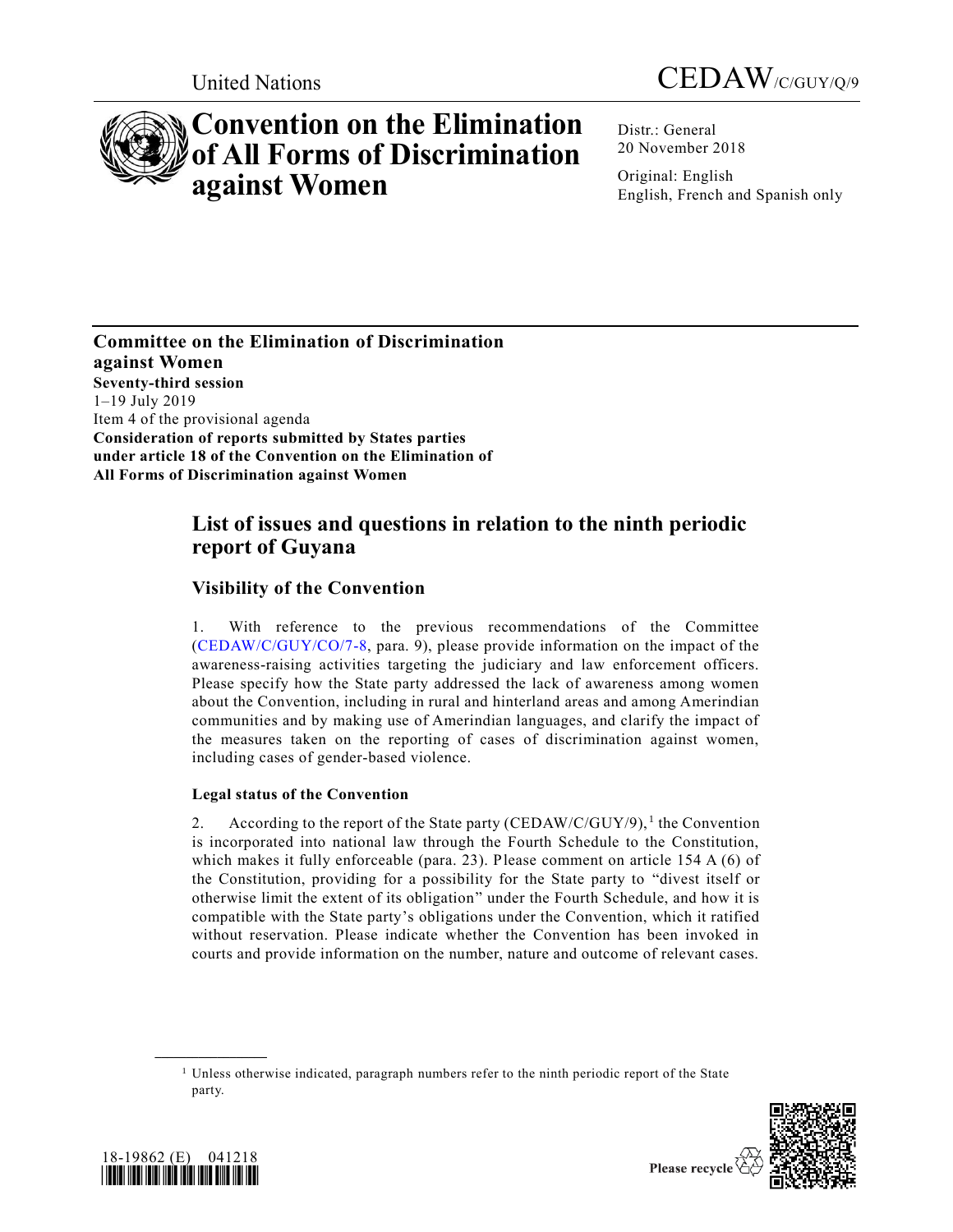#### **Definition of non-discrimination**

3. Please clarify how the State party plans to incorporate into national legislation, including the Prevention of Discrimination Act, No. 26 of 1997, a definition of discrimination against women that prohibits indirect discrimination and intersecting forms of discrimination, in view of the State party's commitment to prevent discrimination on the basis of sexual orientation and gender identity (para. 27).

# **Access to justice**

4. Please provide an update to the Committee on the State party's efforts to expand permanent magistrates' courts and legal aid provision to all regions, including the hinterland, and to regularly build the capacity of the judiciary on how to invoke or directly apply the Convention. With reference to the appointment of an Ombudsman in 2014, please provide the following information about the office of the Ombudsman: (a) guarantees of its independence; (b) human, financial and technical resources allocated; (c) activities undertaken to promote and protect women's rights; (d) whether it is mandated to consider complaints, including in relation to discrimination on the basis of gender; and (e) its eventual accreditation by the Global Alliance of National Human Rights Institutions. Please indicate the barriers affecting the operationalization of the Human Rights Commission and the measures being taken to address them.

#### **National machinery for the advancement of women**

5. Please clarify the difference between the mandates of the Women and Gender Equality Commission and the Gender Affairs Bureau and provide updated information on the activities undertaken by each entity, their impact and whether the human and financial resources allocated to each of them are commensurate with their respective mandates. Please indicate the measures taken to enhance the coordination of the activities of the various agencies involved in the advancement of women (para. 30). Please specify the steps taken to ensure that gender is systematically mainstreamed into the State party's legislation, policies and programmes and to establish indicators to measure discrimination on the basis of gender. Please clarify the status, time-bound goals and targets of the national gender policy and its plan of action (paras. 30, 39 and 49), the agency that is to be responsible for their implementation, monitoring and evaluation and the human, technical and the financial resources to be allocated for their effective implementation across all sectors and levels throughout the State party.

# **Temporary special measures**

6. While noting the microcredit and training programmes targeting women who are single parents (paras. 42–44), it appears that the remaining programmes listed by the State party in the area of education do not specifically target women or girls. Please indicate whether the State party has taken, or intends to introduce, such measures as a quota system, targeted recruitment, hiring and promotion or outreach or support programmes to accelerate progress towards the achievement of substantive equality between women and men, including in employment, education and political and public participation, in particular with regard to rural and Amerindian women, and in the time frame therefor. Please specify the legislation or policy providing for the adoption of temporary special measures and the measures taken to raise awareness, in particular among government officials, employers and the general public, of the use and impact of temporary special measures.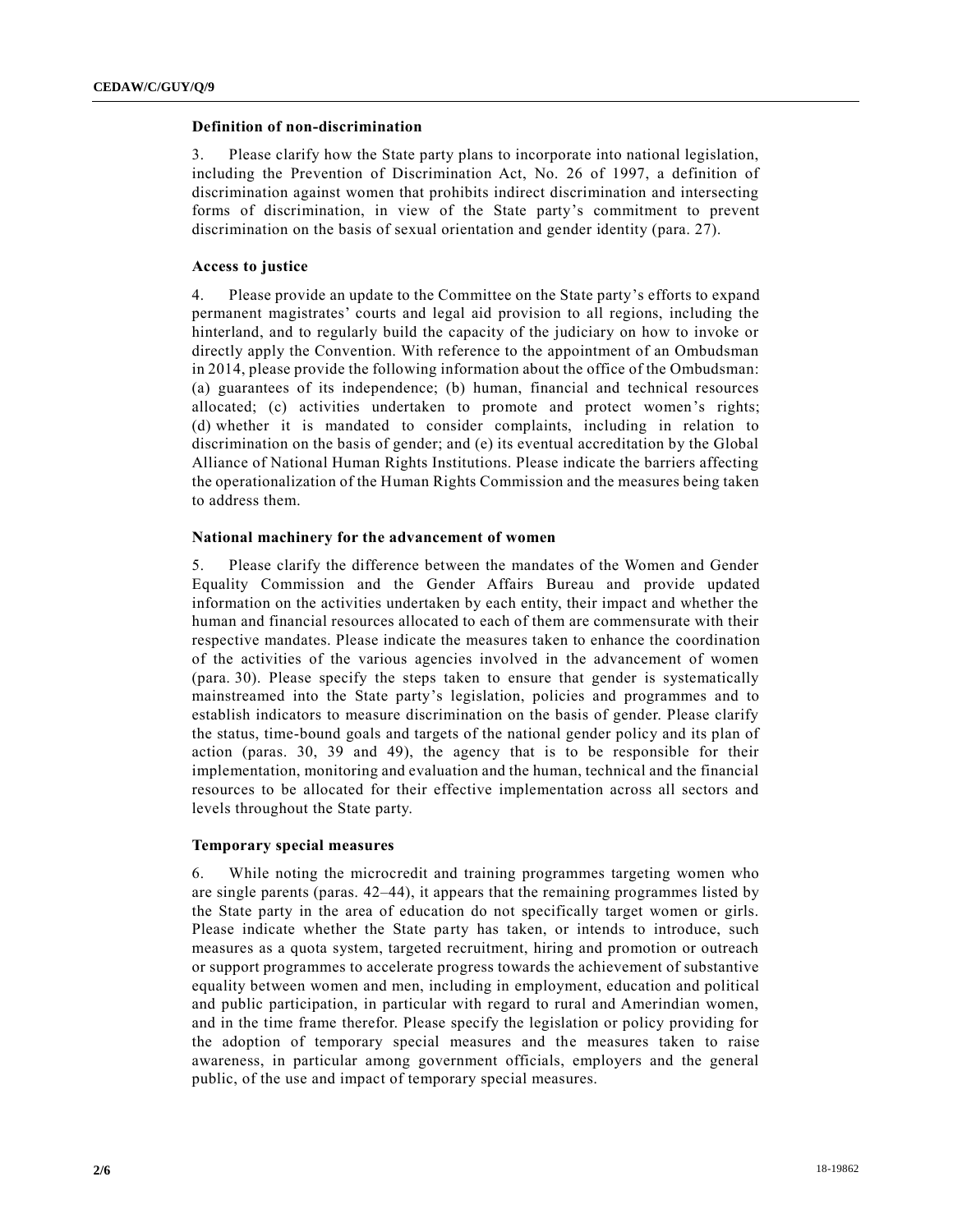# **Stereotypes and harmful practices**

7. According to the report of the State party, "some cultural practices" are challenging to address due to the "value system" in some regions (para. 48). Please provide more details about such "cultural practices" and the "value system" and how the draft National Gender Policy will address them. Please clarify whether public education and awareness-raising programmes to challenge gender roles and promote gender equality have been expanded to rural, remote and hinterland areas and Amerindians. Please provide information about eventual monitoring and evaluatio n of the activities undertaken and the results thereof, in particular how the activities conducted have contributed to changing discriminatory gender stereotypes and patriarchal attitudes, how the results of the monitoring and evaluation were used to adjust the State party's action in those areas and to inform the drafting of the national gender policy.

8. Please describe how discriminatory gender stereotypes, patriarchal attitudes and harmful practices, such as child marriage, adolescent pregnancy and corporal punishment, are addressed in school and educational curricula and in the media. Please inform the Committee about the measures taken to engage boys and young men regarding family life and shared responsibilities.

#### **Gender-based violence against women**

9. Please explain how the State party intends to overcome the barriers to the effective implementation of the Sexual Offences Act 2010 and the Domestic Violence Act 1996, such as the low rates of reporting, investigation, prosecution and conviction in relation to cases of gender-based violence, including domestic and sexual violence, the lack of capacity and gender-sensitivity among the police and the judiciary and the stigmatization of victims resulting in underreporting. Please describe the impact of awareness-raising measures (para. 48) and the protocol for prevention of sexual violence (para. 58) on the reporting of cases of domestic and sexual violence. Please provide information on the measures taken to identify the causes of, and to curb and monitor, the particularly high incidence of gender-based violence against women in regions 3, 5 and 6 (para. 34) and the impact of measures to curb its prevalence. Please specify the root causes of gender-based violence against women identified in the study conducted by the United Nations Population Fund (para. 65) and how the State party has addressed them in its policy to prevent and combat gender-based violence against women and girls.

10. Please inform the Committee about the results of, and the lessons learned from, the implementation of the national policy on domestic violence for the period 2008– 2013 and how they were reflected in the national plan of action for implementation of the Sexual Offences and Domestic Violence Acts, for the period 2014–2017. Please specify how coordination is ensured between the various agencies involved in preventing and combatting gender-based violence against women (paras. 28 and 58) to avoid unnecessary duplication of efforts. With regard to the first Sexual Offences Court, please provide information on: (a) its territorial and subject matter jurisdiction; (b) the number and nature of the cases processed; (c) the number of convictions and the penalties imposed; (d) its backlog of pending cases; (e) the human, financial and technical resources allocated to the Court; (f) how it will contribute to the effective prosecution of cases of gender-based violence against women; and (g) whether there are plans for the establishment of similar courts in other areas of the State party.

11. Please provide data on the number of victims of gender-based violence against women who received health-care services, psychosocial assistance and free legal aid. Please describe the steps taken to strengthen the number and capacity of shelters, in particular in hinterland areas [\(CEDAW/C/GUY/CO/7-8,](https://undocs.org/CEDAW/C/GUY/CO/7) para. 23), and to provide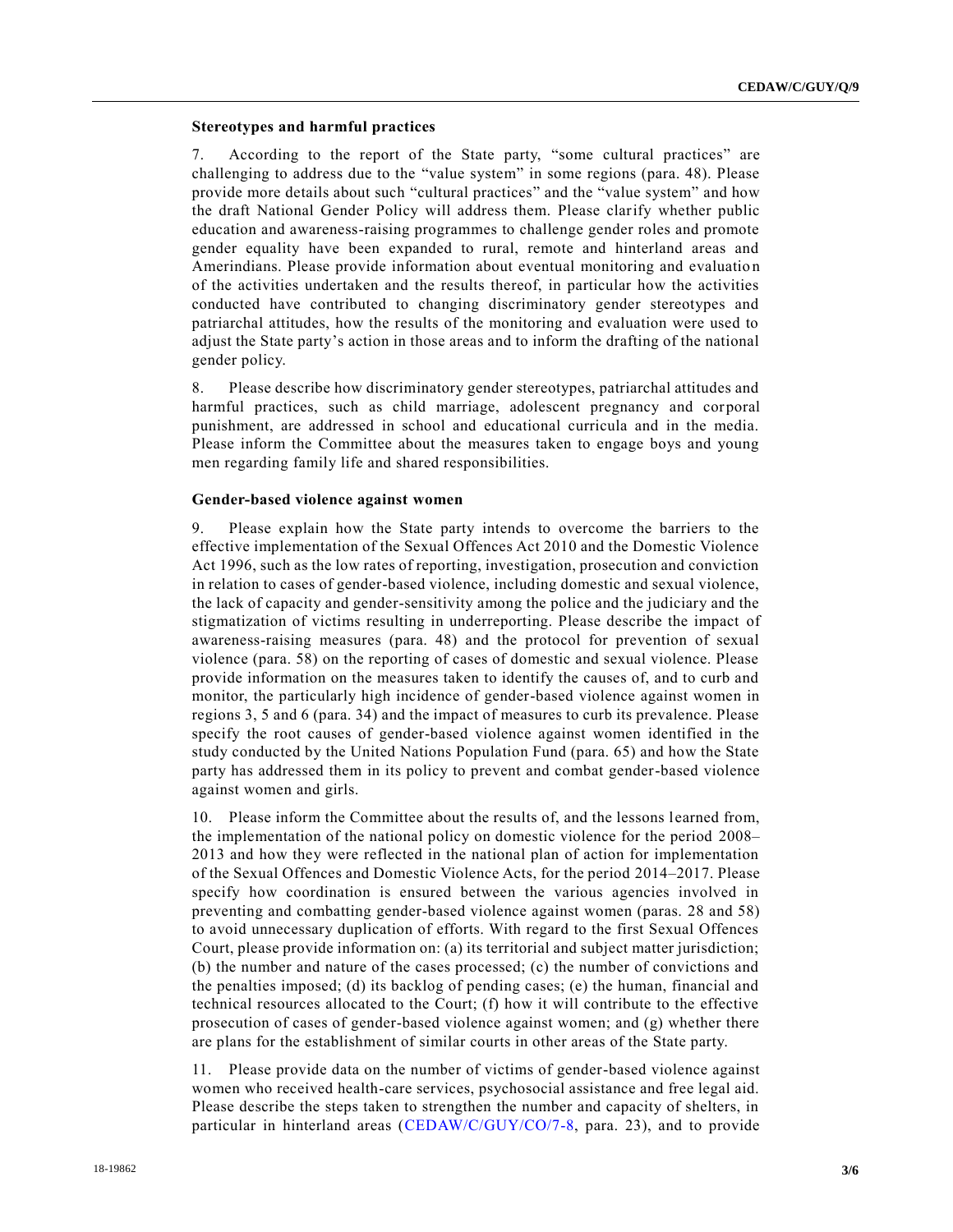sustainable accommodation to victims beyond the temporary, 24-hour period for which accommodation is offered (para. 64). Please provide statistical data on cases of all forms of gender-based violence against women, including domestic and sexual violence, disaggregated by sex, age, ethnicity, region and the relationship between victim and perpetrator.

# **Trafficking and exploitation of prostitution**

12. Please inform the Committee about the outcome of the counter-trafficking action plan of 2014 and the measures taken to improve investigation, prosecution and conviction in trafficking cases and to address official complicity in, and the root causes of, trafficking (para. 50). Please clarify the efforts undertaken to build the capacity of the authorities, in particular in rural and remote areas, on victim identification and referral [\(CEDAW/C/GUY/CO/7-8,](https://undocs.org/CEDAW/C/GUY/CO/7) para. 25) and to train foreign service officials on trafficking. Please also provide information on the number of women and girls who are victims of trafficking who have been identified, the health care services, psychosocial assistance, shelter and free legal aid provided to them and the plans to improve the provision of shelter, specifically outside of the capital and for women with children. Please also explain how the State party addresses the high prevalence of trafficking of women and girls in the mining sector.

13. Although procuring a woman or girl for sexual intercourse and prostitution is criminalized in Guyana under articles 72 and 73 of the Criminal Law (Offences) Act, please clarify whether engaging in prostitution is criminalized. Please provide data on reported cases of exploitation of prostitution. Please specify the measures taken to effectively address reports of police abuse against women engaged in prostitution, provide those women with confidential health care and ensure shelter and alternative sources of income for women wishing to leave prostitution.

### **Participation in public and political life**

14. In 12 of 26 decision-making bodies, women represent between 12 and 26 per cent and they are not at all represented in the National Shipping Corporation and the Veterinary Board (annex 7, table 7). Please indicate the measures, such as temporary special measures, taken to ensure gender equality in all areas of public, political and professional life, including in decision-making bodies and in managerial positions, as well as in the armed and police forces, in particular with regard to the representation of Amerindian women. Please clarify how the State party addresses the factors deterring women from participation in public and political life, including limited training in the management of political campaigns, childcare facilities and financial resources. Please provide information on the awareness-raising efforts specifically aimed at promoting the role of women in political and public life and in decisionmaking positions in all fields [\(CEDAW/C/GUY/CO/7-8,](https://undocs.org/CEDAW/C/GUY/CO/7) para. 27).

#### **Education**

15. With reference to the report of the State party (annex D, table 15), please explain the causes of the lack of enrolment, specifically among girls, in technical and vocational education in regions 1, 7, 8 and 9 and how the State party plans to address it. Please also explain how the technical education programmes (paras. 79–81) specifically targeted girls and indicate the percentage of girls who benefitted from youth entrepreneurship training (para. 81) and career counselling regarding non-traditional paths in science-related professions [\(CEDAW/C/GUY/CO/7-8,](https://undocs.org/CEDAW/C/GUY/CO/7) para. 28). Please elaborate on the impact of the measures taken on the rate of enrolment of girls in technical and scientific degrees in vocational institutions and universities and access to employment for women in those areas and provide relevant statistics. Please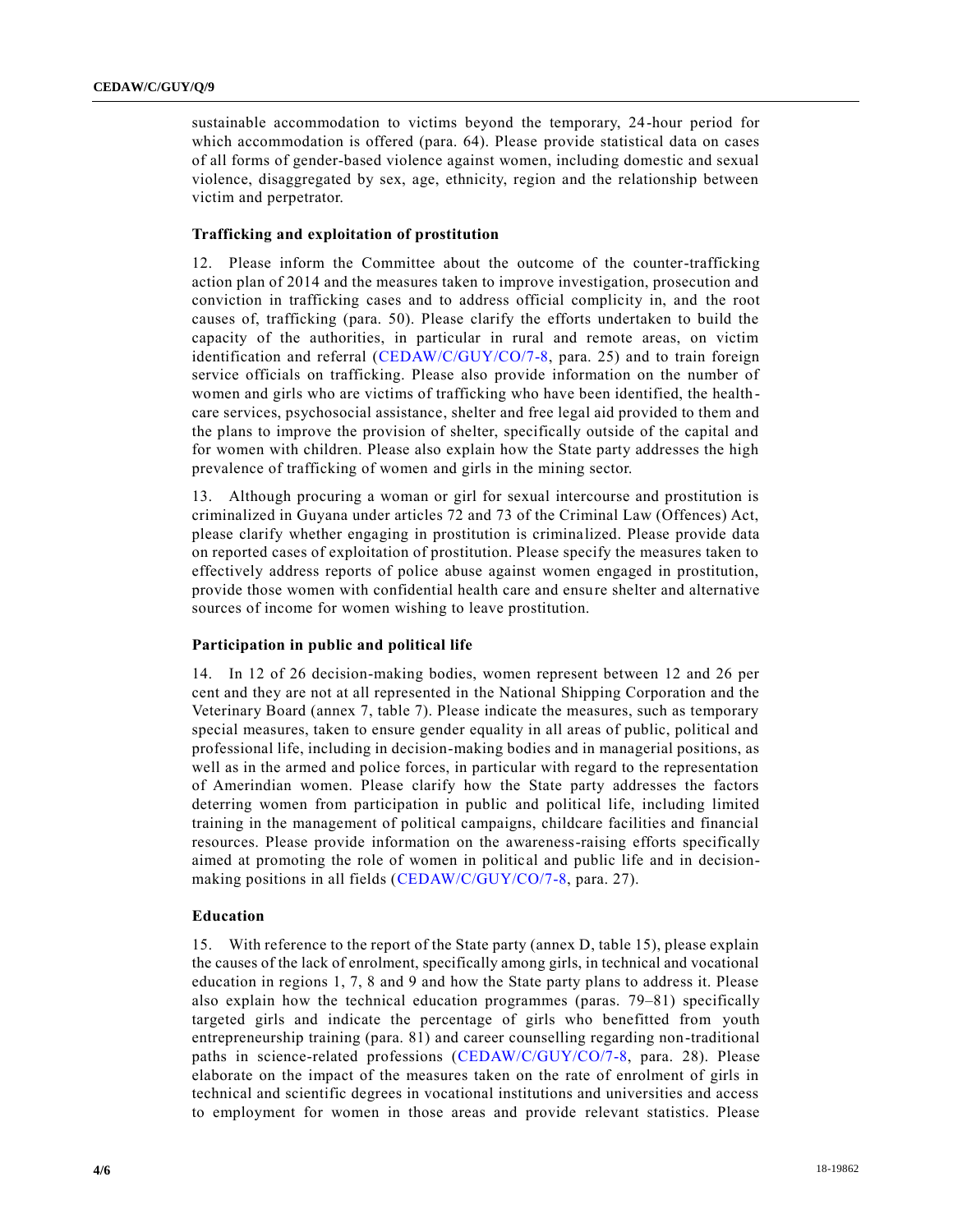elaborate on the availability of inclusive education for women and girls with disabilities, including in rural, remote and hinterland areas.

16. Please provide data, disaggregated by sex and region, on the dropout rates at all levels of education and specify the measures taken to address the causes of dropout among girls at the secondary level, such as pregnancy, and to encourage their return to school. Please explain the impact that the practice of corporal punishment has on school attendance by girls and how the State party plans to address the "strongly held views" in favour of corporal punishment (para. 83) and to eradicate the practice [\(CEDAW/C/GUY/CO/7-8,](https://undocs.org/CEDAW/C/GUY/CO/7) para. 28–29). Please provide information on the extent of sexual harassment in school and indicate the measures being taken to address the phenomenon.

#### **Employment**

17. Please elaborate on the measures, such as temporary special measures, including quotas and incentives for employers, taken to promote the employment of women in the formal economy, specifically in the agricultural, technical and scientific sectors, which are traditionally dominated by men, and in management in general and in upper-level management positions. Please specify how the principle of equal pay for work of equal value is enforced and monitored and provide information on the results of such monitoring. Please specify the steps taken to identify, address the root causes of, and to curb unemployment among women (15.3 per cent, reportedly), to close the gender pay gap and to address the loss of skilled women in the workforce to emigration. Please provide statistical data on the participation of women, including Amerindian women, in the labour market in urban, rural and hinterland areas. Please specify progress made towards formalizing access to social security for women in the informal sector (para. 87), including unemployment benefits, and plans to ensure their access to a retirement scheme.

# **Health**

18. In view of the persistently high national maternal and infant mortality rates, please provide information about their underlying causes and factors hindering their reduction. Please indicate the number of obstetricians and gynaecologists available in the State party in proportion to the number of women of child-bearing age, in particular in rural, remote and hinterland areas. Please provide data, disaggregated by sex and region, on the national prevalence of HIV/AIDS, malaria and tuberculosis, including among pregnant women, and measures being taken to address reported discrimination against HIV-positive women and girls.

19. Please provide information on the prevalence of adolescent pregnancy in the State party, disaggregated by age and region, and on the impact of the measures taken to reduce its prevalence. Please clarify whether the State party has undertaken a study or a survey to identify the root causes of adolescent pregnancy in order to inform its policy and how it plans to strengthen education on family planning and contraception. Please indicate whether a study or a survey was undertaken to identify the root causes of suicide among women and girls in the State party, the measures taken to reduce its prevalence and how the State party addressed challenges in those efforts, such as lack of qualified professionals and stigma associated with seeking mental health support.

#### **Rural women**

20. Please inform the Committee about the State party's efforts to improve access for women living in rural, hinterland and remote areas to basic services, in line with the Convention. Please elaborate on the programmes to eradicate discrimination against women that have contributed to the recognition of women as farmers